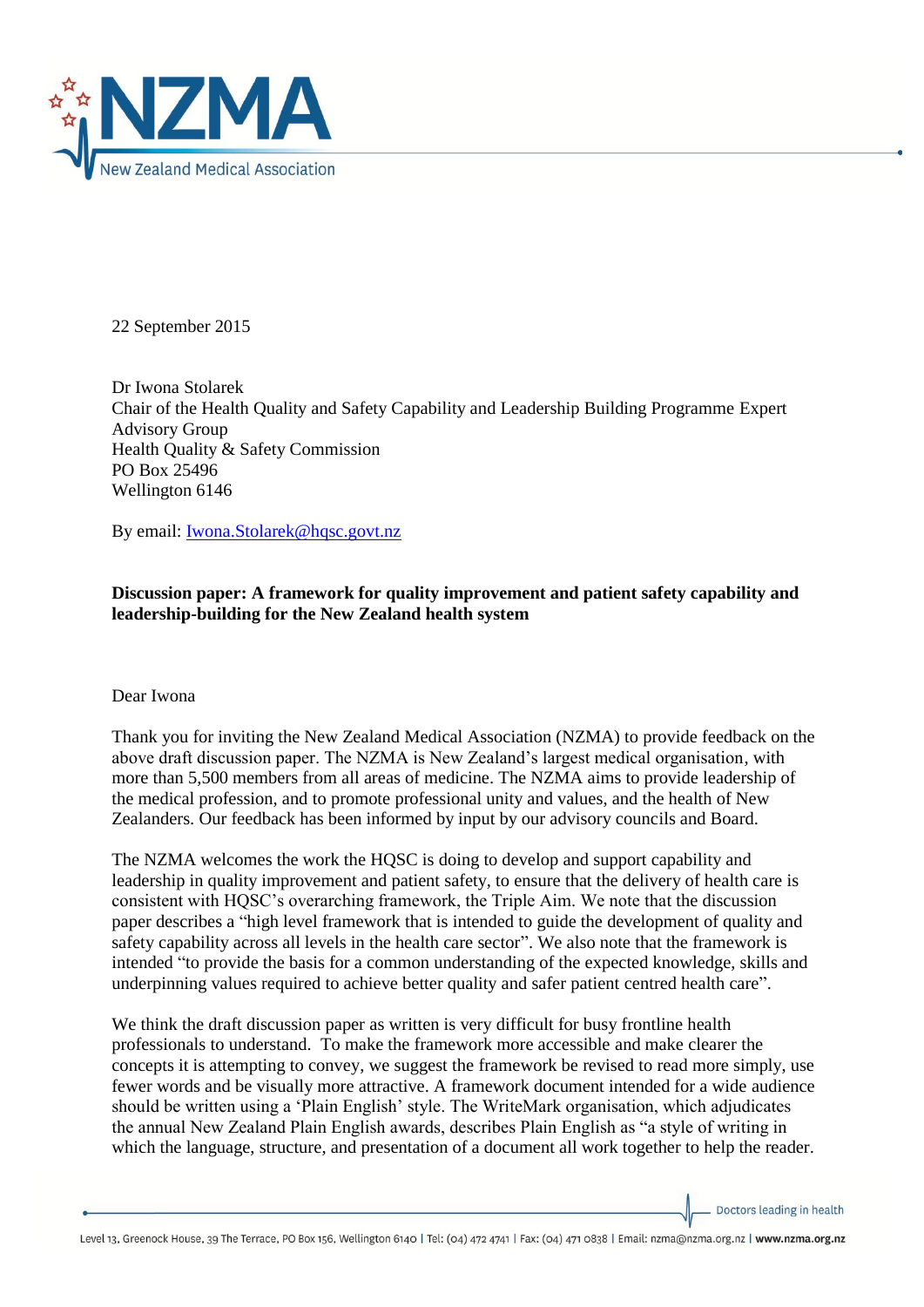A document written in plain English is easy to read, understand, and act upon after just one reading". <sup>1</sup> The NZMA would welcome the opportunity to provide more substantive and specific feedback on a revised iteration of the discussion paper, but provide feedback on several overarching issues at this stage.

We have major reservations at the frequent use throughout the discussion paper of the term 'consumers'. We note the Commission's footnote on page 5 saying that: *"In this document the words 'consumer' and 'patient' are considered interchangeable. It is assumed that these terms embody the broader concept of individuals and/or their whanau/families as applicable".* While we recognise that this is a complex issue, we are strongly opposed to the use of the term 'consumer' in this document. The term 'consumer' implies a transactional relationship, reflects a particular market ideology, and is associated with individual consumption. Its use also denies the complexity of the relationship between people (with or without health and disability states) and those providing health care services. For example, across much of acute medicine and surgery, patients are bedbound and supine (if conscious) and depend on others for care.

New Zealand research suggests that most people prefer the term 'patients' over other terms such as 'clients' or 'customers'.<sup>2</sup> In the United Kingdom, the Royal College of Psychiatrists has recently reverted to using 'patients' over 'service users'.<sup>3</sup> We do appreciate that the discussion paper extends beyond just those who are currently patients, so our preference is for the term 'people' instead of 'consumers' throughout the document. When referring to specific health and disability states, we prefer the term 'people with [specific health and disability states]', eg, people with mental illness. We hope the HQSC can incorporate this revised nomenclature in the next iteration of the paper. As an alternative, we suggest the Te Reo Māori term 'tangata whai ora' which essentially means 'persons in search of wellbeing'. Tangata whai ora has been used instead of 'patient' or 'consumer' in much of the New Zealand mental health literature. We consider it entirely appropriate for the term 'tangata whai ora' to be used by the HQSC in this discussion paper as an alternative to 'consumers'.

While we broadly support people having greater participation in advisory roles in the planning, design and delivery of health care services, we note that there are significant structural barriers to facilitating this. For example, budget holders and the providers of health care pathways often determine whether or not a particular patient will receive a specialist appointment and an operation. Nevertheless, our experience is that bringing patients onto advisory groups is very valuable, and we are pleased to see this incorporated in the discussion document.

We are disappointed that the framework largely fails to identify how important it is that the healthcare system has the capacity to develop/implement the framework. It is one thing for all members of the health system to have the *capabilities* described in the framework, but if they do not have the *capacity* (eg, time, money, staffing resource, education) to do these things, then capability alone is insufficient. We suggest that capacity be elevated to a separate priority/domain in a revised iteration of this framework.

Costs are also a key factor to consider in the provision of quality, comprehensive and safe health care to patients. The lack of a single mention of cost anywhere in the discussion document is a conspicuous omission. A realignment of funding models is a key factor in organisational improvement for quality and safety, and we suggest that the discussion document specifically address the relationships between funding and quality.

**.** 

<sup>&</sup>lt;sup>1</sup> Definition available from<http://www.plainenglishawards.org.nz/what-is-plain-english/>

<sup>&</sup>lt;sup>2</sup> White H. All patients. NZ Med J 1990; Aug:382; Elliot J & White H. Patients are patients. NZ Med J 1990; 12 Dec:593 <sup>3</sup> Scottish Recovery Network. Should patients be patients? Available from [http://www.scottishrecovery.net/Latest-](http://www.scottishrecovery.net/Latest-News/should-patients-be-patients.html)[News/should-patients-be-patients.html](http://www.scottishrecovery.net/Latest-News/should-patients-be-patients.html)